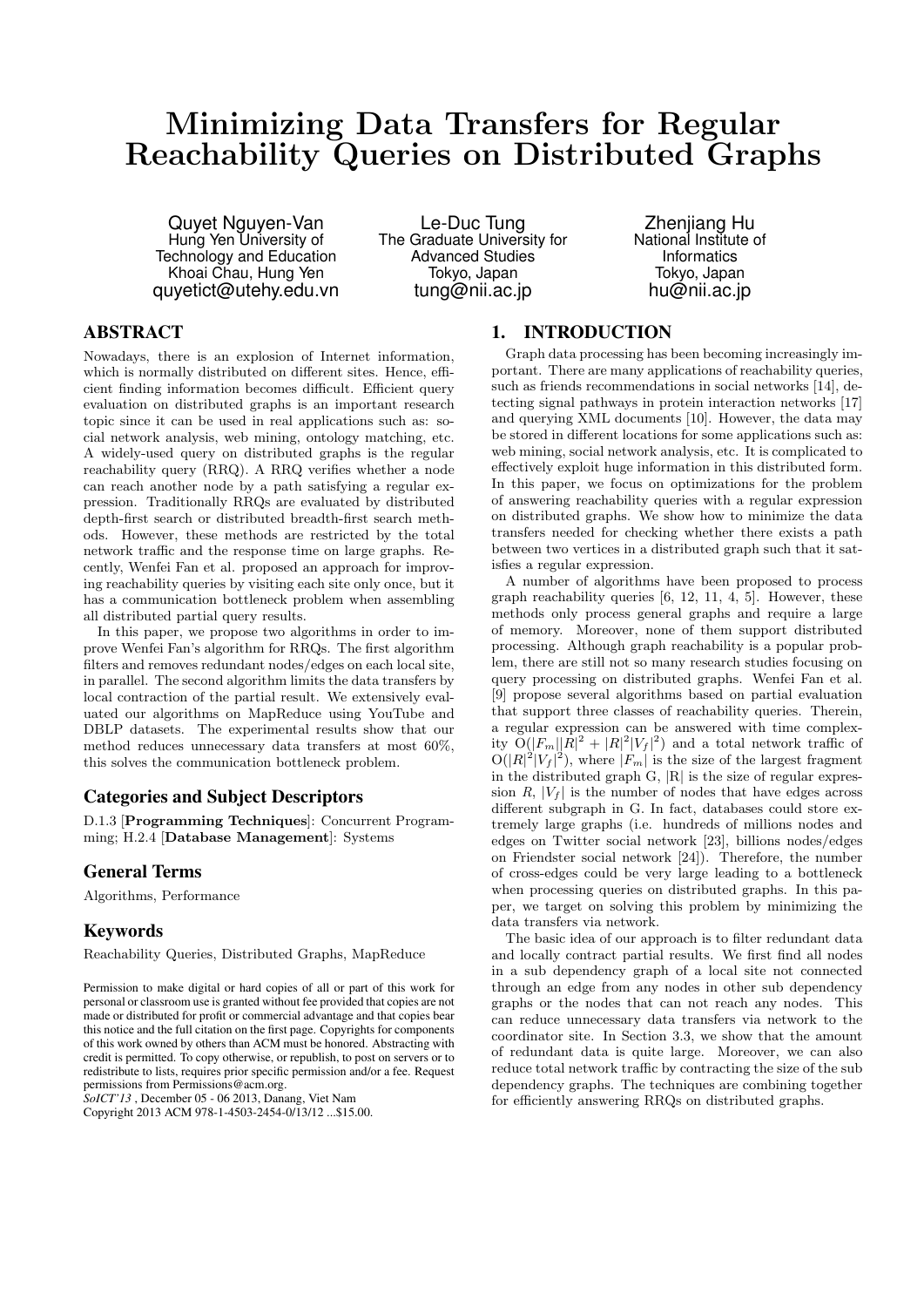Our work as described in this paper makes the following contributions.

- We propose an efficient algorithm to filter redundant data for local evaluation, in parallel (Section 4.1). It removes large amount of unnecessary data when assembling all distributed partial query results. Additionally, our method is much simple to apply.
- We present a local contract algorithm (Section 4.2), to reduce the size of partial result on each local site. It makes partial result equivalent to what is generated by Wenfei Fan's algorithm for local evaluation.
- We demonstrate that our method delivers excellent performance, with the amount of data shipped to coordinator site with real-life graphs. Indeed, we compare our implementation with Wenfei Fan's re-implementation [9] and show that, for real-life datasets YouTube and DBLP, our method can remove up to 60% of data being redundant in the dependency graph.

The rest of this paper is organized as follows. In Section 2, we introduce the distributed graphs and regular reachability queries to answer RRQs. In Section 3, we analyze three steps of the algorithm for answering RRQs based on partial evaluation in [9] and expose several discussions related to the redundant data. We describe the improvements of our two algorithms in Section 4. In Section 5, we give an implementation model based on MapReduce framework and experimental results using real-life graphs. Section 6 shows an overview on related work and conclude in Section 7.

# 2. DISTRIBUTED GRAPHS AND REGULAR REACHCHABILITY QUERIES

This section shows terms and definitions on distributed graphs and regular reachability queries.

#### 2.1 Distributed Graphs

We consider the problem of efficient answering reachability queries on node-labeled, directed distributed graph. A graph G is a tuple  $G = (V, E, L)$ , where V is a finite set of nodes;  $E$  is a finite set of edges;  $L$  is a function which defines on V such that for each node v in V,  $L(v)$  is a label in a set of labels  $\Sigma$ .

In particular, the graph  $G$  is often partitioned into  $k$ different sites, where each site is a subgraph. The distributed graph G is defined by a set of subgraphs including  $G_1, G_2, ..., G_k$  and a cross-graph  $G_c$ . Here, a subgraph  $G_i$  is denoted by  $(V_i, E_i, L_i)$ , where  $V_i \subseteq V$ ;  $E_i \subseteq E$ ;  $\forall v \in V_i \rightarrow L_i(v) = L(v)$ . The cross-graph  $G_c = (V_c, E_c)$ , where  $E_c$  is a set of edges that connect subgraphs, called cross-edges,  $V_c$  is a set of nodes that have cross-edges to or from subgraphs.

(1)  $V_c = \bigcup_{i=1}^k (V_i.in \cup V_i.out),$  where (a)  $V_i.in$  is a set of input nodes of  $G_i$  with each node  $v \in V_i$ .in existing at least one edge from node u in other subgraphs and  $V_i.in \subseteq V_i$ , (b)  $V_i.out$  is a set of output nodes of  $G_i$  with each node  $v' \in V_i.out$  in other subgraphs existing at least one edge from a node v in  $G_i$  connecting to  $v'$ .

(2)  $E_c = \bigcup_{i=1}^k cE_i$ , where  $cE_i$  is a set of all cross-edges of the subgraph  $G_i$ , its edges  $(v, u)$  are determined by the node  $v$  in  $G_i$  and the node u in another subgraph. We can see



Figure 1: A distributed graph as researchers network

Table 1: Determining input and output nodes G

| $F_i$              | $V_i.in$      | $V_{i}.out$        |
|--------------------|---------------|--------------------|
|                    | {3,5}         | $\{6, 7, 11, 12\}$ |
| $F_2$              | $\{6, 7, 9\}$ | $\{3, 14, 16\}$    |
| $\scriptstyle F_3$ | 12, 14, 16    | {5,9}              |

the relationship of graph  $G$ , the set of subgraphs and crossgraph  $G_c$  as following:  $V = \bigcup_{i=1}^k V_i$  and  $V_i \cap V_j = \emptyset$  if  $i \neq j$ ;  $E = E_c \cup (\cup_{i=1}^k E_i)$  and  $E_i \cap E_j = \emptyset$  if  $i \neq j$ . In fact, data at each site include a subgraph  $G_i$ , a set of output nodes  $V_i.out$  of  $G_i$  and a set of cross-edges  $cE_i$  of  $G_i$ . Overall data in a single site is a fragment of graph G that is denoted by  $F_i = (V_i \cup V_i.out, E_i \cup cE_i, L_i)$ . Therefore, query processing on each site means we are evaluating on a fragment of graph G.

Example 1: Figure 1 illustrates a graph G of researchers network, where each node denotes a researcher with identity number (e.g., 1, 2, 3) and one research interest (e.g., Parallel Computing (PC), Programming Languages (PL), Parallel Programming (PP), Software Engineering (SE)), each directed edge  $u \to v$  denotes  $(u, v)$ , it means that researcher  $u$  can contact to researcher  $v$ . In this figure, the graph G is partitioned into three subgraphs  $G_1, G_2, G_3$  and stored on three sites  $S_1, S_2, S_3$ , respectively. Each subgraph stores information of researchers from three different countries. Therein, a lot of researchers in a country may contact one or many researchers in another country. The graph G is called a distributed graph. Here, we indicate the input and output nodes on each fragment  $F_1, F_2, F_3$  as in Table 1. Besides, a cross-graph  $G_c$  of the graph G is defined by a set of nodes  $V_c = \{2, 3, 4, 5, 6, 7, 9, 11, 12, 14, 16\}$  and a set of cross-edges  $E_c$  that consists of all edges connect among other fragments (e.g.,  $(2, 6)$ ,  $(3, 7)$ ...), here, a cross-edge is drawn with a dashed arrow.

## 2.2 Regular Reachability Queries

In reality, a regular expression is often used for evaluating graph queries. A regular reachability query is a 3-tuple denoted by  $q_r(s, t, R)$ , where s is a start node, t is a terminal node and R is a regular expression. RRQs check whether there exists a path  $\rho$  from node s to node t in G such that it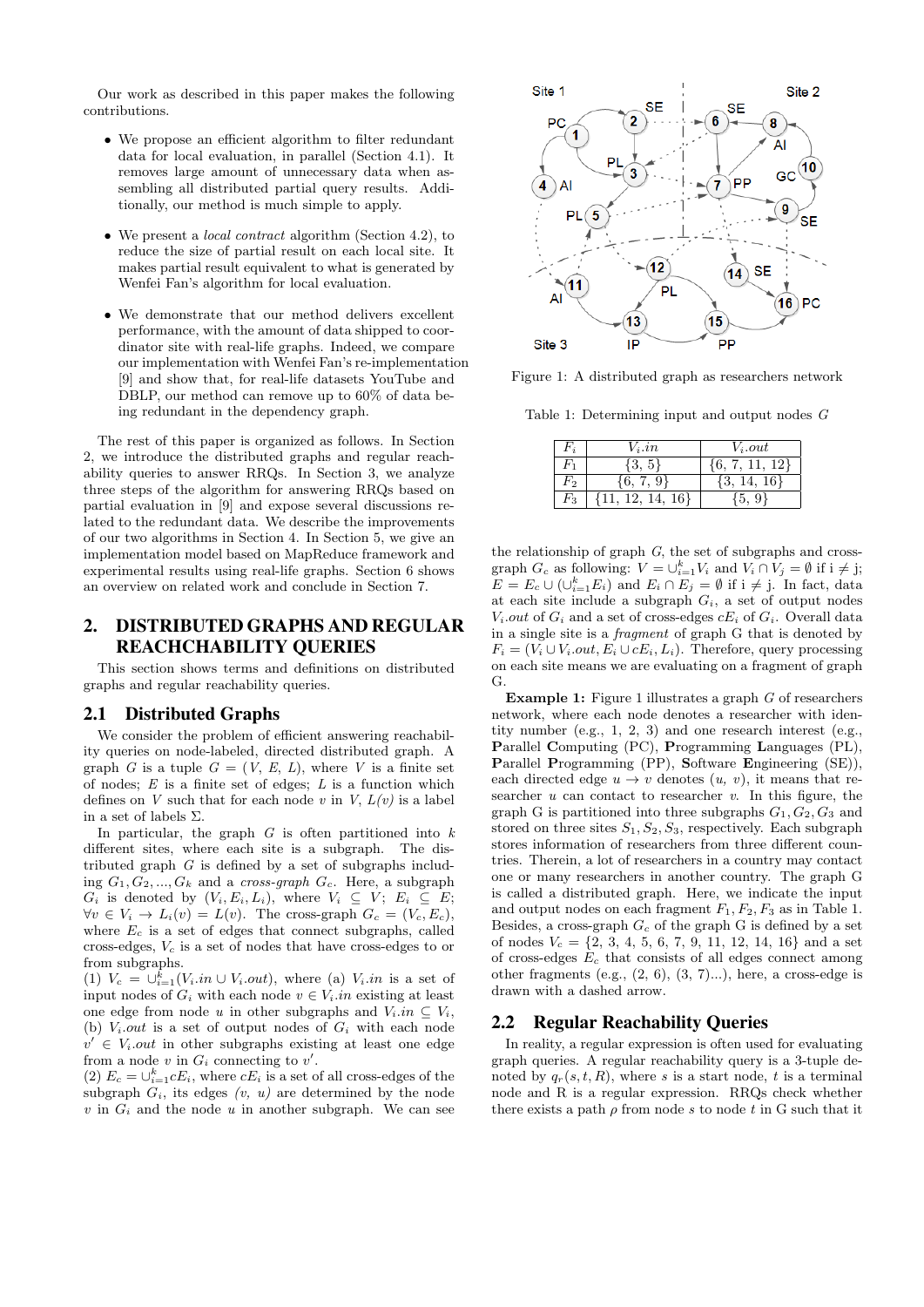satisfies a regular expression R, which is denoted  $s \stackrel{\rho}{\to} t$ . The result of this kind of query is True if there exists at least one path  $\rho$  from start node s to terminal node t in the graph G, where  $\rho$  is a value that satisfies R, otherwise returns False. Here, R is a regular expression over  $\Sigma$ :

$$
R = \epsilon |a| RR | R \cup R | R^*,
$$

where  $\epsilon$  is an empty value, a is a label in  $\Sigma$  and RR, R ∪ R and R\* denote alternation, concatenation and the Kleene closure, respectively.

# 3. DISTRIBUTED REGULAR REACHABIL-ITY QUERIES

In this section, we describe an approach to answering RRQs on distributed graphs that was first shown in [9].

#### 3.1 Partial Evaluation

An introduction to partial evaluation is given in [13]. This technique shows several different types of program optimization by specialization. The major motivation for doing partial evaluation is to increase the speed of processing. Processing program p is divided into k parts  $(p_1, p_2, ..., p_k)$  that execute individually and guarantee to behave in the same way. The result of  $p_i$  is a subset of p's result. Normally, a program  $p_i$  runs faster than  $p$ . By employing these advantages of partial evaluation technique, [3, 8, 9] have provided efficient algorithms for query evaluation on distributed graphs.

## 3.2 Query Automaton

A regular expression can be converted into an automaton before using it to match paths. We use a non-deterministic automata (NFA) to represent query where the definition NFA as in [2]. In [2], an automaton M is converted in linear time from a regular expression R. A query automaton  $q_r$  is defined by a start node  $s$ , a terminal node  $t$  and an automaton M. We denote  $q_r = (s, t, M)$ , where M is a 5-tuple, as follows:

$$
M = \{Q, T, \mu, q_s, q_t\},\
$$

where Q is a finite set of states, T is a set of transitions between two states,  $\mu$  is a function that assigns each state a label in R,  $q_s$  is an initial (or start) state and  $q_s \in Q$ ,  $q_t$  is a terminal state and  $q_t \in Q$ .

Example 2: Suppose we have a graph G as described in Example 1. An actual situation as the following: a researcher has identity number 1 (id  $= 1$ , is called *researcher* 1 ). Currently, researcher 1 has a science project and wants to collaborate with researcher 16 in another country. Therefore, researcher 1 needs to find whether there exists a communication with researcher 16 through a few other researchers in other fields. A regular expression that describes the requirement of researcher 1 is the following:  $R = (PL)^*$ PP)  $\cup$  (SE)<sup>\*</sup>). It means that *researcher 1* wants to contact researcher 16 through a chain of researchers in the Programming Languages (PL) field then be via a researcher in the Parallel Programming (PP) field. Researcher 1 also accepts the contacts through the list of researchers in the field of Software Engineering (SE). Here, the query automaton  $q_r = (1, 16, ((PL)^* PP)) \cup (SE)^*)$  is illustrated in Figure 2. This query will be answered in the examples later.

 $R = ((PL)^* PP) \cup (SE)^*$ 



Figure 2: The illustration a regular expression is represented by automaton

# 3.3 Answering RRQs based on Partial Evaluation

Answering RRQs on the graph G is equivalent to finding of existence paths accepted by the automaton M. Here, P(R) denotes the path, which satisfies R in the graph G. Let  $P(R) = \{v_1 \rightarrow v_2 \rightarrow \dots \rightarrow v_n\}$ , where  $v_i \in V$  (i = 1, 2,..., n). The automaton M accepts  $P(R)$  if a sequence of states  $q_1, q_2, \ldots, q_n$  exists in Q with the following conditions:  $v_1 = s, v_n = t, L(v_i) = \mu(q_i)$  for  $(i = 1, ..., n)$ , where s is a start node and t is a terminal node in the query  $q_r$ . We say that node  $v_i$  is a match of a state  $q_i$  in M.

Algorithm 1 Using procedure *localEval* to get partial result

**Input:** A fragment  $F_i$  and query automaton  $q_r(s, t, M)$ **Output:** Partial answer  $P_i(R)$  on fragment  $F_i$ 1:  $P_i \leftarrow \emptyset$ ; 2: if  $s \in V_i$  then 3:  $V_i.in \leftarrow V_i.in \cup \{s\};$ 4: end if 5: if  $t \in V_i.out$  then 6:  $V_i.out \leftarrow V_i.out \cup \{t\};$ 7: end if  $8:$  for ea for each node  $v \in V_i$  do 9:  $v.\text{visit} \leftarrow \text{false}$ : 10: end for 11: **for each** node  $v \in V_i$ .*out* **do** 12:  $v$ .rvec  $\leftarrow \emptyset$ :  $v.\text{rvec} \leftarrow \emptyset;$ 13: for each state  $q \in Q$  do 14: **if**  $v = t$  and  $q = q_t$  **then** 15:  $v.\text{rvec}[q] \leftarrow \text{true};$ 16: else 17: if  $L(v) = \mu(q)$  then 18:  $v.\text{rvec}[q] \leftarrow X_{(v,q)}$ ; 19: else 20:  $v.\text{rvec}[q] \leftarrow \text{false};$ 21: end if 22: end if 23: end for 24:  $v.\text{visit} \leftarrow \text{true};$ 25: end for 26: for each node  $v \in V_i.in$  do 27:  $v.\text{rvec} \leftarrow \text{getRvec}(v, F_i, q_r);$ 28:  $P_i \leftarrow P_i \cup v.\text{rvec};$ 29: end for

30: Send 
$$
P_i
$$
 to the coordinator site  $S_c$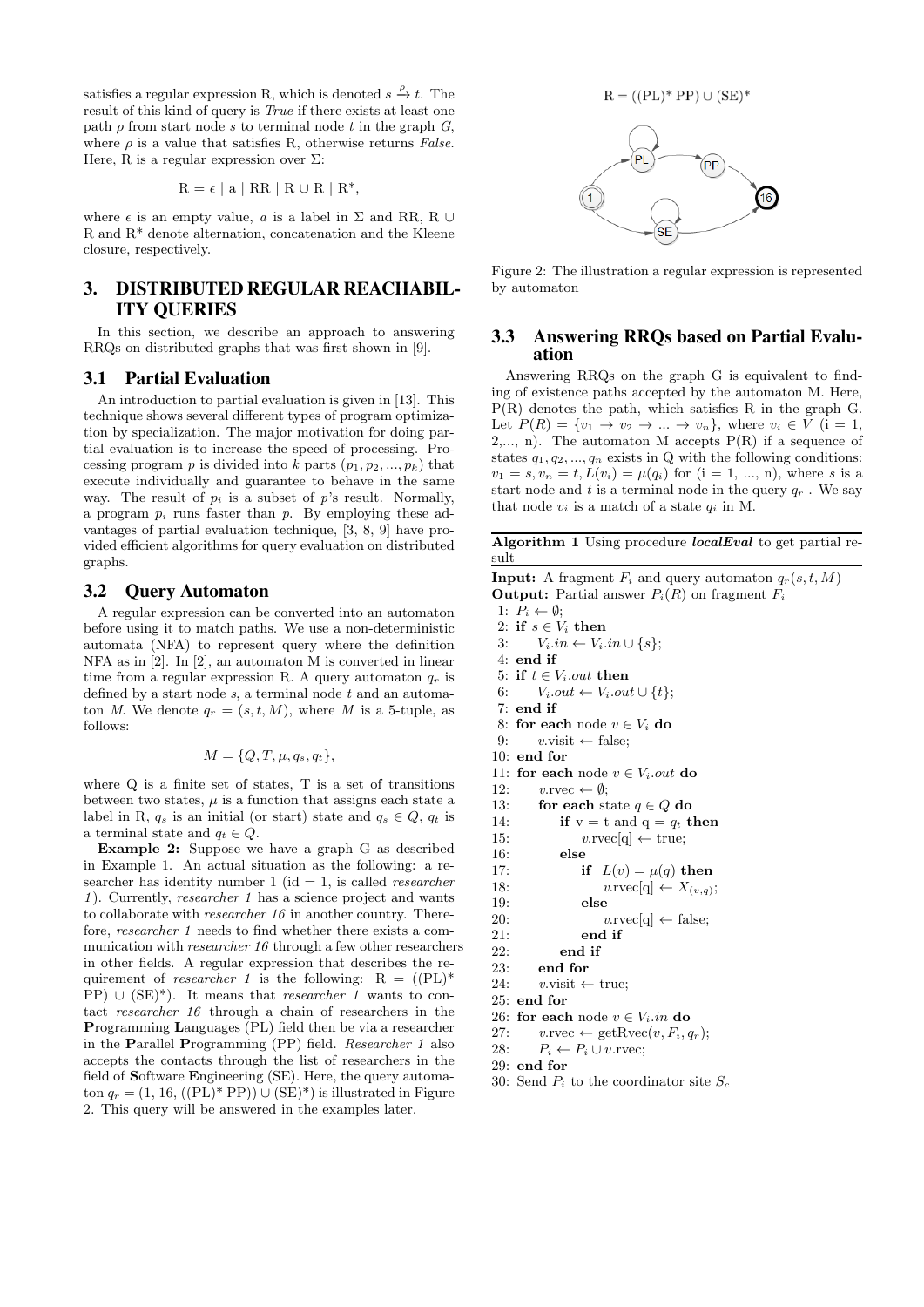Algorithm 2 Procedure getRvec computes the vector  $v$ .rvec for a node  $v$ **Input:** A node  $v$ , a fragment  $F_i$ , a query automaton  $q_r(s, t, M)$ **Output:** The vector v.rvec 1: if v.visit  $=$  true then 2: return v.rvec; 3: end if 4: for each state  $q \in Q$  do 5:  $v.\text{rvec}[q] \leftarrow \text{false};$ 6: end for 7: for each node  $u \in ChildrenNodes(v, F_i, V)$  do 8: if  $u.\text{visit} = \text{false}$  then 9:  $u.\text{rvec} \leftarrow \text{getRvec}(u, F_i, q_r);$ 10: end if 11: for each state  $q \in Q$  do 12: if  $L(v) = \mu(q)$  then 13:  $v.\text{rvec}[q] \leftarrow v.\text{rvec}[q] \cup \text{getVec}(u, u.\text{rvec}, q,$  $q_r$ ); 14: end if 15: end for 16:  $v.\text{visit} \leftarrow \text{true}$ : 17: end for 18: return v.rvec;

The approach to answering RRQs based on partial evaluation and using query automaton presented in [9] consists of 3 steps, as follows:

Step 1: Construct the query automaton M from regular expression R at coordinator site, and then send it to other sites.

**Step 2:** After receiving the query from  $S_c$ , each site  $S_i$ performs local evaluation to get partial result  $P_i$ , in parallel. Each partial result indicates that the nodes might be related to the final answer of query  $q_r$  on graph G. Those relationships are among input and output nodes. In  $P_i$ , the input node  $v$  can reach output node  $u$ , but it does not know if  $u$  can reach terminal node  $t$  or not. Therefore, a *Boolean variable* is used to associate with output nodes. Now,  $P_i$ can be represented as a set of vectors of Boolean Formulas associated with nodes in  $V_i.in.$  This step is illustrated by Algorithm 1 and Algorithm 2.

Step 3: Combine the partial results into a dependency graph  $G_d$  on coordinator site  $S_c$ . Then a breadth-first search (BFS) algorithm is used to check whether start node s can reach terminal node t on  $G_d$ .

Next we look into the details of the two core algorithms in this approach, which would help to understand its problems and our later improvement.

Algorithm 1 computes a partial result to query  $q_r$ . Firstly, (1) initializes  $P_i$  is an empty set of vectors, where  $v$  rvec  $\in P_i$ to be a vector of  $O(|Q|)$  entries, where Q is the set of states in M, the entry v.rvec[q] is a *Boolean Formula* that indicates whether node  $v$  matches state  $q$  in  $Q$ ; gets and sets the input nodes in  $V_i.in$  and the output nodes in  $V_i.out$ . (2) It then computes the vector v.rvec for each output node v in  $V_i.out$ , as follows. If node  $v$  is a terminal node then  $True$  value is set to v.rvec[q<sub>t</sub>]. Otherwise, if v matches state  $q \in \mathbb{Q}$  in M  $(L(v) = \mu(q))$  then it sets a *Boolean variable*  $X_{(v,q)}$  to  $v.\text{rvec}[q]$ , if not, value  $v.\text{rvec}[q]$  is set to *false*. Finally,  $(3)$  it computes the vector for each input node  $v \in V_i$  in by calling procedure getRvec.



Figure 3: Dependency graph  $G_d$ 

Algorithm 2 computes and returns a vector of Boolean Formulas for each input node in  $F_i$ . It is a recursive procedure, the vector rvec of each input node is computed via its children nodes. This procedure calls a simple procedure getVec. Here, getVec gets the value of rvec of the input node  $u$  at state  $q$ , which was computed before.

Example 3: In this example, we use the query automaton described in Example 2. According to the algorithms above, to answer query  $q_r = (1, 16, ((PL)^* PP) \cup (SE)^*),$ we need to perform a local evaluation on three sites. We then collect the partial results  $P_1, P_2, P_3$  to construct a dependency graph and get the final answer. Here, we only illustrate the local evaluation on fragment  $F_1$ . Initially,  $P_1 = \emptyset; V_1.in = \{3, 5\}; V_1.out = \{6, 7, 12\}.$  In fragment  $F_1$ , node  $id = 1$  is a start node, so node 1 is put into  $V_1.in$ . The vector *Boolean Formulas* of each node in  $F_1$  consists of five entries, corresponding to the states (1, PL, PP, SE, 16) in the query automaton. For the output nodes, (false, false, false,  $X_{(6,SE)}$ , false), (false, false,  $X_{(7,PP)}$ , false, false), and (false,  $X_{(12,PL)}$ , false, false, false) are corresponding to each node in sets of  $\{6, 7, 12\}$ . The vector *rvec* for each input node in  $V_1.in$  is computed by procedure getRvec, the results are as follows:  $(X_{(6,SE)} \vee X_{(7,PP)} \vee X_{(12,PL)},$  false, false, false, false), (false,  $X_{(7, PP)} \vee X_{(12, PL)}$ , false, false), (false,  $X_{(7,PP)} \vee X_{(12,PL)}$ , false, false, false), corresponding to each node in sets of  $\{1, 3, 5\}$ . It is also the result of partial result  $P_1$  which will be sent to coordinator site. Similarly, we can compute the partial results  $P_2$  and  $P_3$  of two fragments  $F_2$  and  $F_3$ , respectively.

A dependency graph  $G_d$  is constructed as shown in Figure 3. Here, a *Boolean variable*  $X_{(v,q)}$  in the partial result is a node in  $G_d$  denoted as Xv (e.g., X1, X2). After that, the procedure evalRRQ (not shown) is called, which uses BFS algorithm to search for the final answer. Here, there exists a path on  $G_d$  from start node to terminal node as follows: X1  $\rightarrow$  X12  $\rightarrow$  X16. In this example, a path in graph G which satisfies query  $q_r$  is:  $\rho = 1 \rightarrow 3 \rightarrow 5 \rightarrow 12 \rightarrow 15 \rightarrow 16$ . Therefore, the final answer to query  $q_r$  in this example is True.

Discussion. The approach in [9] improves for answering RRQs on distributed graphs by visiting each site only once. However, it is difficult to implement such approach on large graphs (e.g., several hundred million nodes) due to the amount of data transfers to one machine (coordinator site  $S_c$ ). The bottleneck occurs on  $S_c$  when both the input and output nodes increase and the number of paths satisfying a query raises.

We detected a lot of redundant nodes/edges in partial results which sent to coordinator site. These nodes/edges are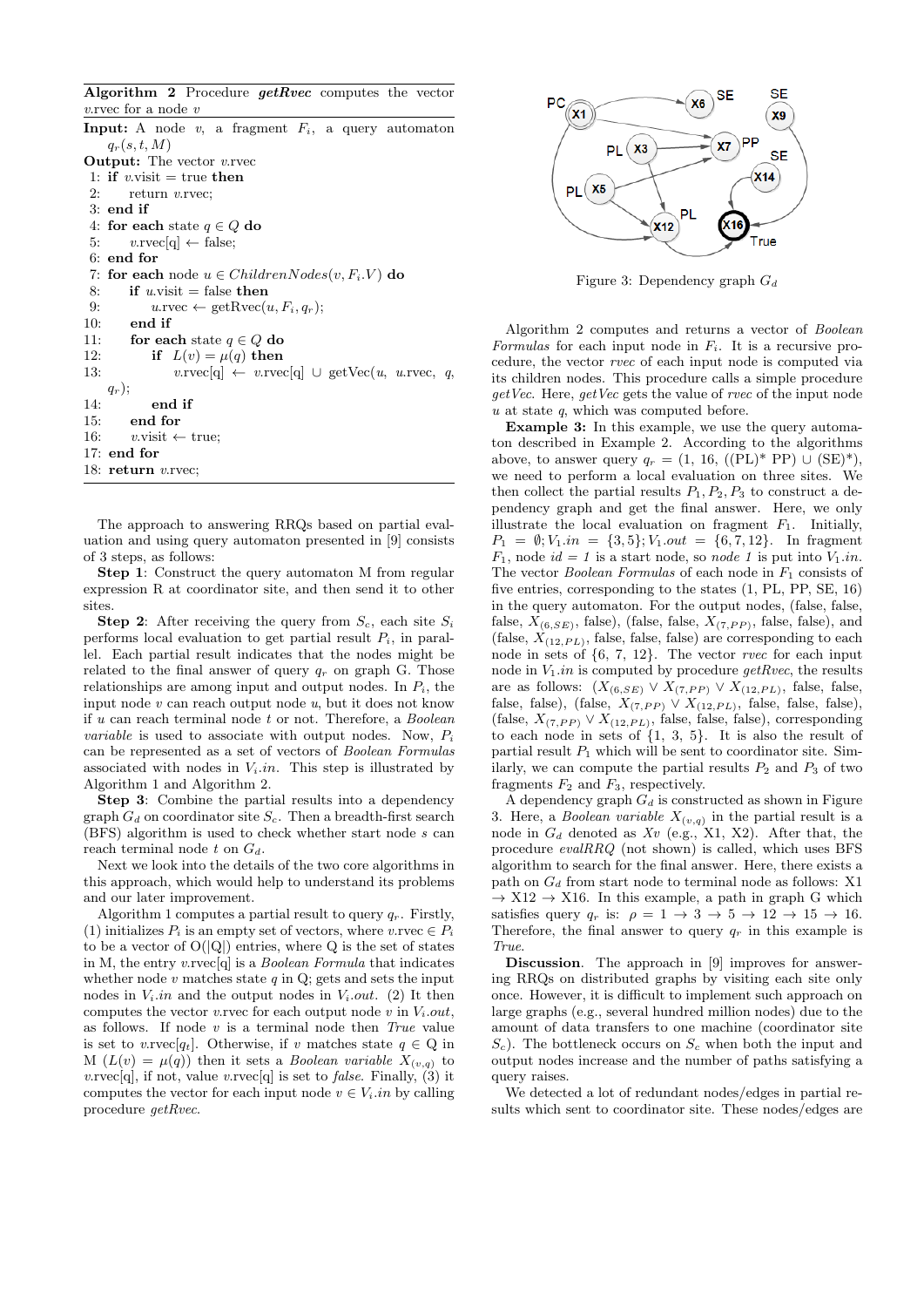

Figure 4: Dependency graph  $G_d$  after use *Local Filter* algorithm

unnecessarily finding answer to query  $q_r$ . Indeed, we can see dependency graph in Figure 3, the set of nodes {X3, X5, X6, X7, X9, X14} and the set of edges {(X1, X6), (X1, X7), (X3, X7), (X3, X12), (X5, X7), (X5, X12), (X9,  $X16$ ),  $(X14, X16)$  is unnecessary for finding the final answer. We can not find any path satisfying the query  $q_r$  via these nodes/edges. Therefore, our work proposes method to find and remove redundant nodes/edges. The effectiveness of our work avoids the communication bottleneck when query processing on large graphs.

#### 4. OUR APPROACH

In this section, we present two algorithms that solve communication bottleneck on the coordinator site while assembling and searching the final answer for RRQs. We remove the amount of redundant data at each local site in parallel before it is sent to coordinator site. First, an effective filtering technique is given in Section 4.1. Second, we perform a modification of the local evaluation that is shown in Algorithm 1. This algorithm minimizes the size of dependency graph  $G_d$ , so we named it *Local Contract*. It is presented in Section 4.2.

#### 4.1 Local Filtering

In this section, we present how to reduce the amount of redundant data in dependency graph  $G_d = (V_d, E_d, L_d)$ . Here, the problem is: How to detect redundant nodes/edges on each local site? We remove all redundant nodes/edges on each local site as soon as they are detected. To detect the redundant nodes/edges we give two definitions as follows:

**Definition 1** (Node Redundant). A node  $u$  is called redundant in dependency graph  $G_d$  if and only if it does not have any node  $v \in V_d$  connecting to u or from u to v, where  $u \neq v$  and u is not a start or terminal node.

**Definition 2 (Edge Redundant).** An edge  $(u, v)$  is called redundant in dependency graph  $G_d$  if and only if node u or v is a redundant node, where  $u \neq v$  and  $u, v \in V_d$ 

Based on Definitions 1 and 2, we develop an algorithm to find and remove redundant nodes/edges on each local site, in parallel. We now call it Local Filter (LF) algorithm. It is described in Algorithm 3.

**Example 4:** Consider again query  $q_r(1, 16, R)$  on graph G as described in Example 3. We perform a local filter from the partial results shown in previous example. The filtering of redundant nodes/edges on  $F_1$  is as follows: (1) a sub dependency graph  $G_s$  is made from  $P_1$ , here,  $V_s.in = \{1,$ 3, 5},  $V_s.out = \{6, 7, 12\}$  and  $cE_s = \{(1, 6), (1, 7), (1, 7)\}$ 12), (3, 7), (3, 12), (5, 7), (5, 12)}; (2) a set of reachable input nodes from three fragments  $reachInputs = \{1, 3, 5, 9,$ 12} and the set of reachable output nodes  $reachOutputs =$  $\{6, 7, 12, 16\};$  (3) find and remove: for the nodes in  $V_s.in$ , input node 1 appears in  $reachOutputs \cup \{1\}$ , but nodes 6, 7 do not appear in reachInputs ∪ {16} , therefore, the set of edges  $\{(1, 6), (1, 7)\}\$ is removed from  $cE_s$ . The input node 3 and 5 do not appear in reachOutputs  $\cup$  {1}, remove {3, 5}

Algorithm 3 Using procedure LocalFilter to find and remove redundant nodes and edges from partial answer  $P_i$ ;

- **Input:** The partial answer  $P_i$ ; reachInputs is a set of reachable input nodes from all fragments;  $reachOut$ puts is a set of reachable output nodes from all fragments;  $s$  is a start node;  $t$  is a terminal node.
- **Output:** The new sub dependency graph  $G_{si}$
- 1: Construct sub dependency graph  $G_s = (V_s.in \cup$  $V_s.out, cE_s, L_s$  from partial answer  $P_i$ ;
- 2: for each node  $v \in V_s.in$  do
- 3: if node  $v \notin \{reachOutputs \cup \{s\}\}\)$  then
- 4:  $V_s.in \leftarrow V_s.in/\{v\};$
- 5:  $cE_s \leftarrow cE_s / \{v. edges\};$
- 6: else
- 7: for each edge  $(v, u) \in v$ .edges do
- 8: if node  $u \notin \{reachInputs \cup \{t\}\}\$  then

9:  $cE_s \leftarrow cE_s / \{(v, u)\};$ 

- 10: end if
- 11: end for
- 12: end if

13: end for

- 14: for each node  $u \in V_s$ .out do
- 15: **if** has no edge coming node  $u$  then
- 16:  $V_s.out = V_s.out / \{u\}$
- 17: end if
- 18: end for
- 19: Send new sub dependency graph  $G_s$  to coordinator site;

from  $V_s.in$  and remove a set of edges  $\{(3, 7), (3, 12), (5, 7),\}$  $(5, 12)$  from  $cE_s$ . Now,  $V_s.in = \{1\}$ ,  $V_s.out = \{6, 7, 12\}$ ,  $cE_s = (1, 12)$ . (4) For the output nodes in  $V_s$  out, node 6 and node 7 do not appear in any edges  $\in cE_s$ , therefore {6, 7} is removed from  $V_s.out$ . Finally, a new sub dependency graph  $G_{d1} = (V_{d1}, E_{d1})$  is the result of the filter, where  $V_{d1}$  $= \{1, 12\}$  and  $E_{d1} = \{(1, 12)\}.$ 

It is similar to filter on  $F_2$  and  $F_3$ . Figure 4 is a dependency graph after using our algorithm. It shows an efficient optimization for answering RRQs on distributed graphs.

#### 4.2 Local Contraction

In this section we improve the local evaluation in Algorithm 2 to limit the redundant nodes/edges for computing the partial result.

Our idea is described as in Algorithm 4. Here, a Boolean variable can be set between two input nodes (line 7-14). If an input node  $v$  can reach another input node  $u, v$  matches state q and u matches state q' then  $X_{(u,q')}$  is put into  $v.\text{rvec}[q]$  instead of a *Boolean Formulas* of u at state q', where  $u, v \in V_i.in$  and  $q, q' \in \mathbb{Q}$  in M. In case node v is an input node, after v.rvec is computed (line  $21$ ), we continue to filter and remove the Boolean variable in v.rvec occurring simultaneously in v.rvec and v'.rvec, where  $v'$  is also an input node and  $v$  is reachable  $v'$  (line 22-32).

Example 5: In this example, we focus on computing partial result  $P_1$  for query  $q_r(1, 16, R)$  on fragment  $F_1$  using procedures: localEval and getRvecEq above. The computing of  $P_1$  in this example is different to Example 3 by computing vectors of Boolean Formulas for input nodes. Therefore, we show the results of computing vector rvec for the input nodes  $\in V_1.in = \{1, 3, 5\}$ . Figure 5 shows two sub dependency graphs on  $F_1$  with two different computation ways. Intuitively, we can see that the size of  $G_{sd1}$  using  $Lo-$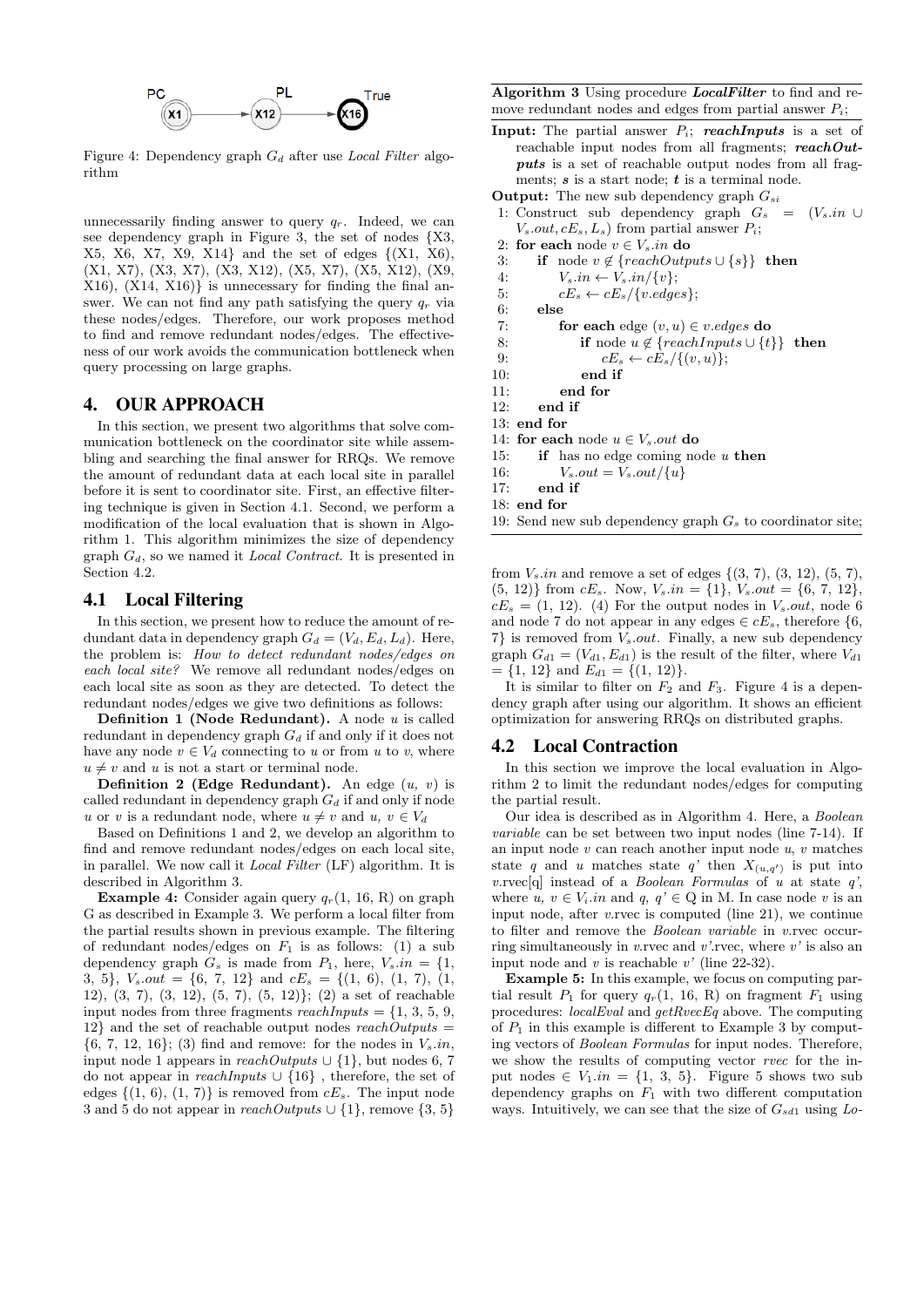

Figure 5: Sub dependency graphs on fragment  $F_1$ , a) Compute the using Local Evaluation in Algorithm 1, b) Compute the using our modifying algorithm with Local Contraction

cal Contract method is smaller than only using Wenfei Fan's algorithm.

## 5. IMPLEMENTATION AND EXPERIMENTS

In this section, we present our implementation using MapReduce and show experimental results. We used real-life datasets as well as created graphs for the evaluation. We also compared our algorithms with Wenfei Fan's re-implementations available and show results for graphs with different size and the number of partitions..

#### 5.1 MapReduce Overview

MapReduce [7] is a programming model and an associated implementation for processing and generating large datasets. Users specify a map function that processes a key/value pair to generate a set of intermediate key/value pairs, and a reduce function that merges all intermediate values associated with the same intermediate key. Written programs in this functional style are automatically parallelized and executed on a large cluster of commodity machines. A MapReduce job usually splits the input dataset into independent chunks which are processed by the map tasks. The outputs of the maps are sorted then input to the reduce tasks. Typically both the input and the output of the job are stored in the Hadoop Distributed File System (HDFS) [1]. The job is finished when all map and reduce tasks are completed.

The mechanism of MapReduce is consistent for implementation algorithms using partial evaluation technique as shown in Section 3.1. We also utilize this advantage to perform efficiently the optimization performance of answering query on distributed graphs (see Section 4).

#### 5.2 Implementation

We present techniques using MapReduce to implement our algorithms. The answering RRQ model is shown in Figure 6. We use two MapReduce jobs in our implementation.

In the first job, we perform a local evaluation in parallel by calling procedure LocalEval as in Algorithm 5. Each map task is assigned a different key to send its partial result to second job. Specially, we do not need to use a reducer in the first job, as used in the usual pattern of MapReduce framework. Time is reduced by skipping the shuffle step between Mapper and Reducer. The result of each map task is stored in HDFS as follows: (1) extract input nodes in partial result and save into a HDFS file in a folder Iset with file name format  $\langle key \rangle$ .txt; similarly in the output nodes it is stored in the folder  $Oset$ ; (2) the partial result is written

Algorithm 4 Using procedure  $getRvecEq$  to modify algorithm to minimal equivalent sub dependency graph  $q_r$ **Input:** A node  $v$ , a fragment  $F_i$ , a query automaton  $q_r(s,t,M)$ Output: The vector v.rvec 1: if v.visit  $=$  true then 2: return v.rvec; 3: end if 4: for each state  $q \in Q$  do 5:  $v.\text{rvec}[q] \leftarrow \text{false};$ 6: end for 7: for each node  $u \in ChildrenNodes(v, F_i.V)$  do 8: if  $u.\text{visit} = \text{false}$  then 9:  $u.\text{rvec} \leftarrow \text{getRvec}(u, F_i, q_r);$ 10: end if 11: for each state  $q \in Q$  do 12: if  $L(v) = \mu(q)$  then 13: **if**  $u \in V_i$ *in* and u matches  $q' \in Q$  then 14:  $v.\text{rvec}[q] \leftarrow v.\text{rvec}[q] \cup \{X_{(u,q')}\};$ 15: else 16:  $v.\text{rvec}[q] \leftarrow v.\text{rvec}[q] \cup \text{getVec}(u, u.\text{rvec})$  $q, q_r);$ 17: end if 18: end if 19: end for 20:  $v.\text{visit} \leftarrow \text{true}$ 21: end for 22: if  $v \in V_i$  in then 23: for each state  $q \in Q$  do 24: for each  $X_{(v',q)} \in v$ .rvec[q] do 25: if  $v' \in V_i.in$  and  $\exists X_{(u',q)} \in v'.\text{rvec[q]}$  then 26: if  $X_{(u',q)} \in v$ .rvec[q] then 27:  $v.\text{rvec}[q] \leftarrow v.\text{rvec}[q]/\{X(u', q)\}\;;$ 28: end if 29: end if 30: end for 31: end for 32: end if

33: return v.rvec;

#### Algorithm 5 Procedure LocalEvalMapper

**Input:** A pair key/value  $$ 

**Output:** A pair key/value  $\langle i, P_i \rangle$ 

- 1: Get query automaton  $q_r(s, t, M)$  from Distributed Cached File System
- 
- 2:  $P_i \leftarrow \text{localEval}(F_i, q_r);$ <br>3: Construct sub dependency 3: Construct sub dependency graph  $G_s$  =  $(V_s.in \cup V_s.out, cE_s, L_s)$  from  $P_i$ ;
- 4: Write  $V_s.in$  and  $V_s.out$  to HDFS with two files, respectively
- 5: Send  $i$  > to mapper *i* in Job 2

#### Algorithm 6 Procedure LocalFilterMapper

**Input:** A pair key/value  $\langle i, P_i \rangle$ 

**Output:** A pair key/value  $\langle i, G_{di} \rangle$ 

- 1: Get query automaton  $q_r(s, t, M)$  from Distributed Cached File System
- 2:  $reachInputs \leftarrow getAllReachInputs$ );
- 3:  $reachOutputs \leftarrow getAllReachOutputs();$
- 4:  $G_{di} \leftarrow localFilter(P_i, reachInputStream, reachOutputStream, s, t);$
- 5: Send  $< 1, G_{di} >$  to a reducer in Job 2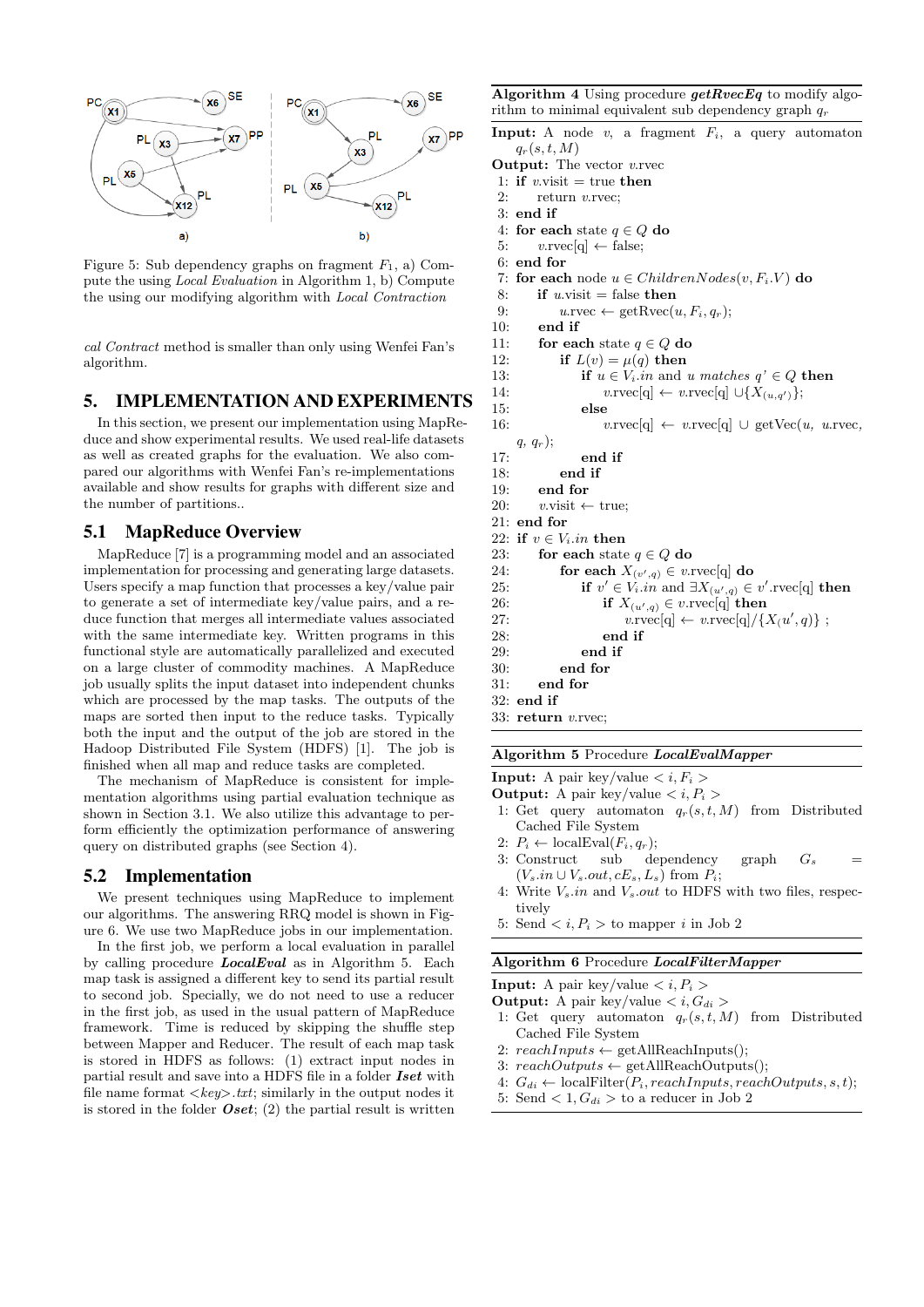#### Algorithm 7 Procedure EvalReducer

**Input:** A list of pair key/value  $\langle 1, G_{di} \rangle$ 

**Output:** The Boolean value final Answer for query  $q_r$ 1: Get query automaton  $q_r(s, t, M)$  from Distributed Cached File System

- 2: for each pair <1,  $G_{di}$  > from client site do<br>3:  $G_d \leftarrow G_d \cup G_{di}$ ;
- $G_d \leftarrow G_d \cup G_{di};$
- 4: end for
- 5: finalAnswer  $\leftarrow$  EvalRRQ( $G_d, q_r$ );
- 6: return finalAnswer;



Figure 6: Model optimization for answers regular reachability query in MapReduce

by Mapper to HDFS with a corresponding key.

The second job collects the partial answers and searches to get final answer. It is shown in Algorithm 6 and Algorithm 7. Here, each map task in the second job (a) reads all input nodes in the folder Iset, all output nodes in the folder Oset and removes duplicate values simultaneously; (b) gets the partial answer which is stored in HDFS by map task in the first job; (c) performs the filtering redundant nodes/edges by calling procedure LocalFilter; (d) sends partial answer by only one key for all map tasks to the reducer. Further on, the reducer assembles all partial results and calls procedure **EvalRRQ** to get the final answer to query  $q_r$ .

Thus, our implementation model using MapReduce is different from the model in [9]. Here, we use two maps and one reduce function instead of one map and one reduce function as in [9]. Based on this model we can perform the filtering of redundant data.

#### 5.3 Experimental Settings

The setting for the experiment used to execute algorithms in this paper is the following.

Environment setting. Our experiments were run on Edubase Cloud  $System<sup>1</sup>$ . We built a Hadoop environment from five virtual machines on the Cloud: one machine for master node, and four others for compute nodes. Each compute node has 8 CPUs and 24GB of RAM. All algorithms are implemented in Java.

Real-life dataset. Table 2 lists the real graphs that we used. YouTube<sup>2</sup> a social network of videos, where each

Table 2: Real-life datasets

| Dataset |         |           |       |
|---------|---------|-----------|-------|
| Youtube | 914.300 | 2,285.709 | 13    |
| DRLP    | - 207   | 885.793   | 3 815 |

video is a node in the graph with attributes (e.g., category) and each edge indicates a recommendation, and whether a video is related to another video. DBLP<sup>3</sup> a citation network dataset [21] in which each node is a paper associated with attributes (e.g., publication venue), each edge shows if a paper is cited by another paper.

We have partitioned real-life graphs by using GraphLab<sup>4</sup> and synthetic graphs G into a set of partitions. Here, we first chose the number of partitions as 32. Then we increase this number by 64 to raise it over the number of cross-links

among partitions.<br>Random Query sets. We also implement a random generator algorithm to create a set of queries from Σ. By fixing the number of states and transitions we generate a set of queries. To partition the graph by GraphLab, we converted video ids in YouTube dataset from string type to integer. We generated the query that checks whether there exists a path from a video id to another video id by limitation of the categories (e.g., Music, Entertainment). For DBLP dataset, the query determines whether a paper can reach another paper by limitation of the publication venues (e.g. PPoPP, VLDB).

#### 5.4 Experimental Results

In this section, we present experimental results of our implementation using real-life datasets of YouTube and DBLP. Moreover, we also compare the total edges in the dependency graph with the result generated by Wenfei Fan's algorithm (called WFA from now on).

To evaluate the efficiency and scalability, we varied the graph size from 100K to 3.2M on YouTube dataset and from 100K to 1.6M on DBLP dataset. The comparison among algorithms is based on executions by the one query. Figure 7 shows size of reduction of the dependency graph with reallife datasets by varying the number of partitions.

The first experiment is on YouTube data with 6 different graph sizes. We choose randomly a query with 4 states and 6 transitions to evaluate efficiency of our method. As shown in Figure  $7(a)$ , the size of the dependency graph in our algorithms is smaller than that in WFA. Indeed, we compute the average reduction in the number of edges in dependency graph and show that: (1) only Local Contract (called LC) is reduced by 39%; (2) only Local Filter (called LF) is reduced by 38%; (3) the combination  $LC + LF$  is reduced by 60%. In addition, we also evaluate the efficiency by increasing the number of partitions to 64. Hence, the total number of input and output nodes is raised. As result, the amount of data transfers via network grows. Similarly, we show the results in Figure 7(b). More specifically, we use the same query in the case of 32 partitions and the average reductions are 41%,  $30\%$ , and  $58\%$  corresponding to LC, LF, and (LC + LF).

Similarly, for experiments on the DBLP dataset, we use 5 variations in the graph size. In case of 32 partitions, the results are shown in Figure  $7(c)$ . Here, our improvements

<sup>1</sup>http://edubase.jp/cloud

<sup>2</sup>http://netsg.cs.sfu.ca/youtubedata/

<sup>3</sup>http://arnetminer.org/citation

<sup>4</sup>http://graphlab.org/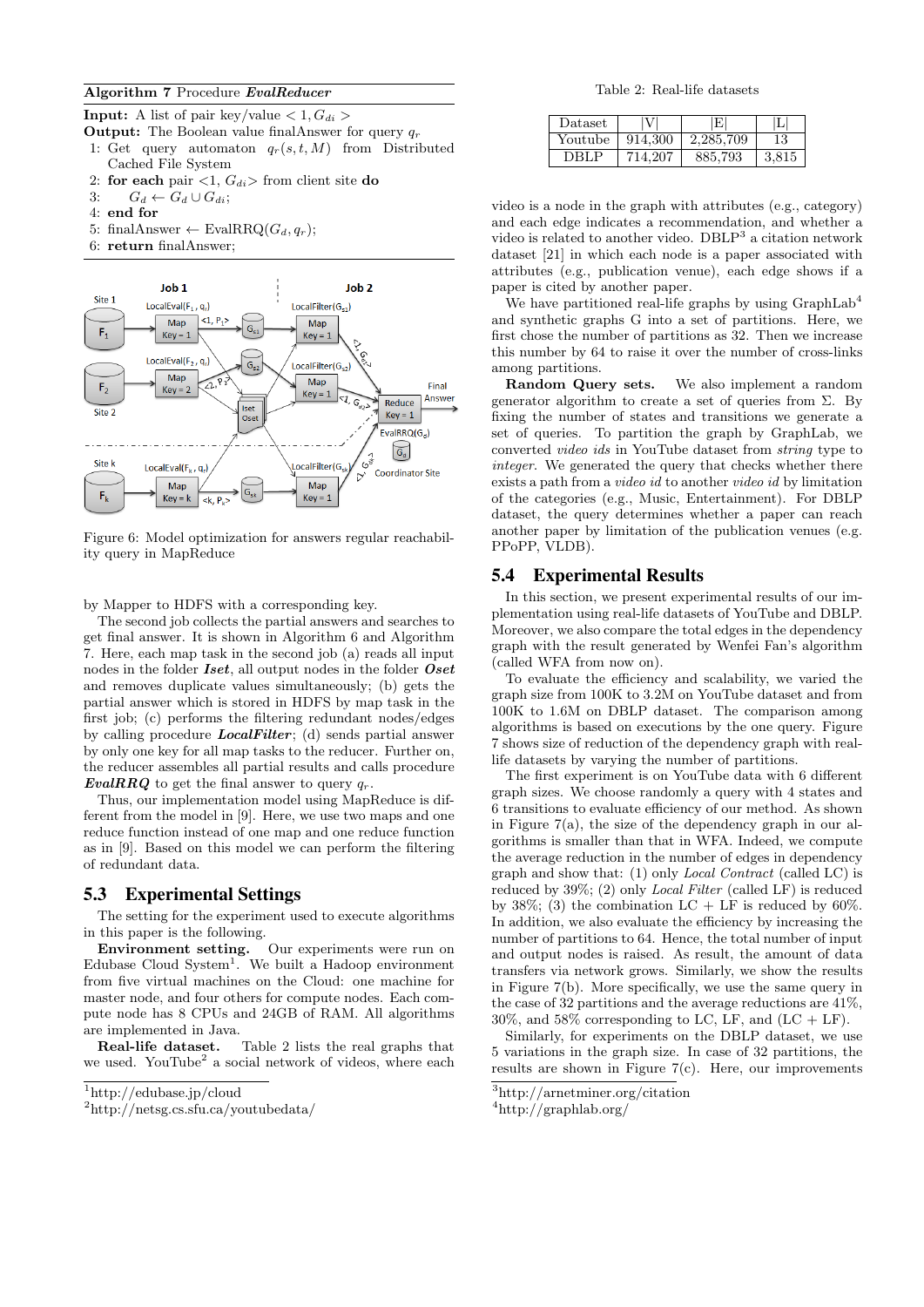

Figure 7: Size reduction of dependency graph by varying size of graph and the number of partitions

still reduce large amounts of redundant data. Therein, Local Filter algorithm is the most dominated with an average reduction of 69%. The combination of Local Filter and Local Contract is reduced by 64%. By using Local Contract in this dataset it is reduced by 16%. We found an efficiency reduction when increasing the number of partitions to 64. The corresponding results with LC, LF, and  $(LC + LF)$  are 8%, 60%, and 59%. Those results are illustrated in Figure 7(d).

Besides, the computation time is shown in Figure 8 for the experiment on YouTube data with 32 partitions. Here, time differences among experiments with different graph sizes is not much. It fluctuates from 24 seconds to 26 seconds with Local Filter and to 30 seconds with the combination of Local Contract and Local Filter. We also illustrate time of WFA in Figure 8.

Analysis. The experimentation on the two datasets above indicates that our method reduced large amount of redundant data when answering RRQs on distributed graphs. The efficiency of the techniques is different in each dataset. Indeed, Local Contract efficiently reduces the size of the dependency graph on YouTube dataset by approximately 40%. The combination of Local Contract and Local Filter is the most effective technique on the YouTube dataset with a reduction of 60% in the amount of redundant data.

However, for the DBLP dataset, Local Contract seems to be less effective reducing only 16% on 32 partitions and 8% on 64 partitions. In this case, Local Filter is the most effective technique with an amount of redundant data reduction of 69% and 60% corresponding to 32 and 64 partitions.



Figure 8: The average execution time in answering RRQs on YouTube dataset with 32 partitions

The difference is due to the size of label set in YouTube data ( $|L| = 13$ ) dramatically smaller than DBLP data ( $|L|$ )  $= 3,815$ ) (see Table 2). On the other hand, the size of graph of YouTube data is larger than that of DBLP data. Therefore, the relationship among input nodes in each fragment is becoming denser for YouTube data. This is an advantage for Local Contract. Thus, we can choose the appropriate technique depending on the characteristics of the distributed graphs.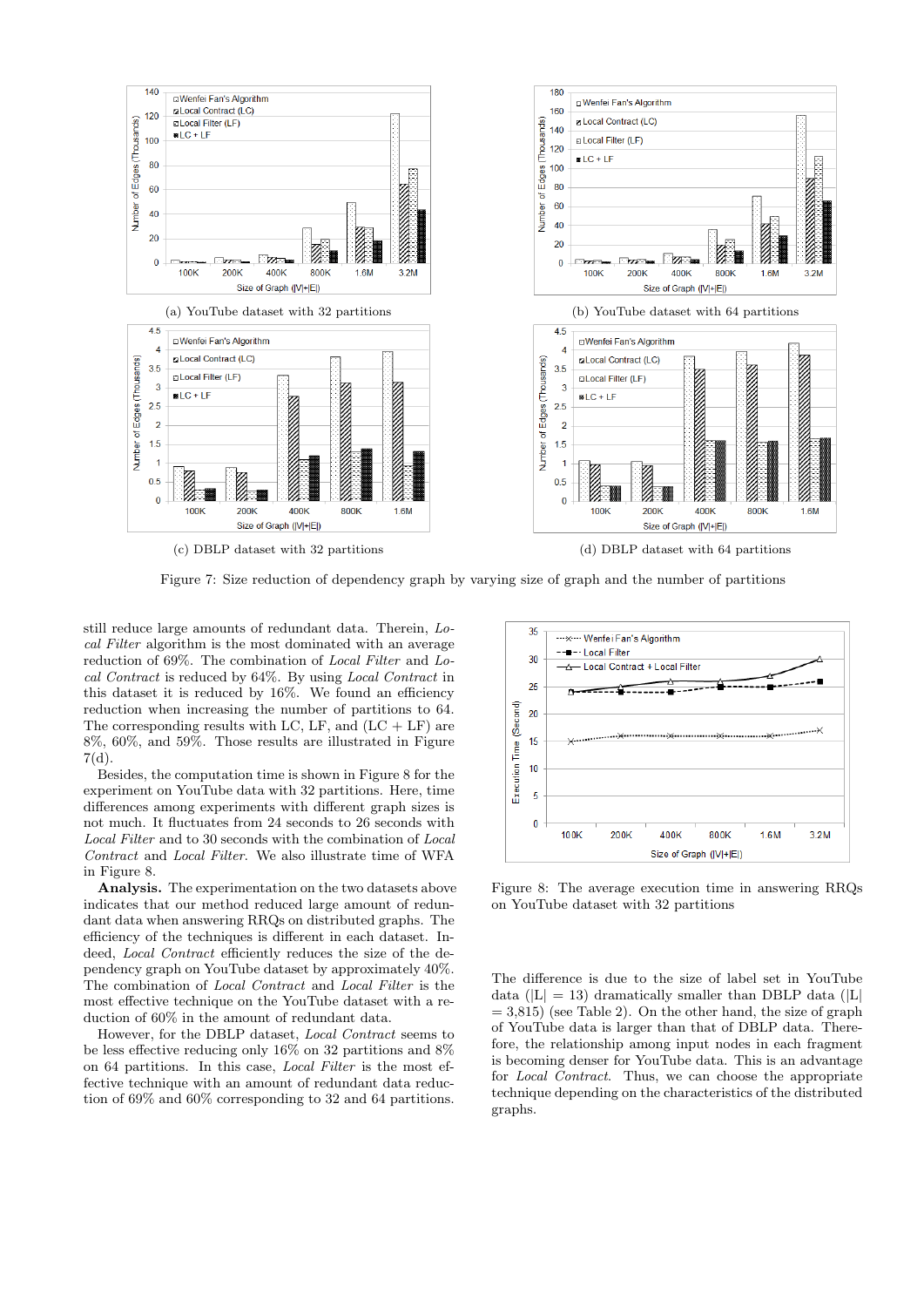# 6. RELATED WORK

There are two approaches to answer a reachability query. It can be processed traversing from a node to another node using distributed breadth first search (DBFS) or distributed depth first search (DDFS) over the graph on demand (see [22]). However, the problem with DFS is difficult to parallelize [16]. Mark Sevalnev in [18] gave a DBFS algorithm on Hadoop-framework which had time efficiency of  $O(V +$ E)  $* V * log(V)$ , where V is the total number of nodes and E is the total number of edges in a graph. It takes nearly cubic time depending on graph size. The former requires too much time in querying and the latter requires too much space. Therefore, the two approaches might be infeasible.

Several approaches have been developed for evaluating queries on distributed graphs. Dan Suciu in [20] proposed an approach to evaluate queries on semistructured databases, and an extension is given in [19] based on message passing. It divides the query processing into a set of processes. Therein, each process will compute and deliver its results to other processes. It takes a bounded by  $O(n^2)$  for the amount of data transfers via network, where  $n$  is the total of cross-edges. In recent years, several systems have been designed to support extremely large graphs such as Malewicz et al. with Pregel [15]. It is also based on message passing. Yildirim et al. proposed Grail system which stands for graph reachability indexing via randomized interval labeling (see [25]).

Recently, Wenfei Fan et al. in [9] proposed efficient algorithms for answering three classes of reachability queries on distributed graphs based on partial evaluation. Therein, both the total computation time and the total network traffic depend on the total of number of cross-edges and the number of states in the query automaton. However, it has a communication bottleneck problem when assembling all distributed partial query results. This is the problem that we solved in this paper. Here, the large amount of redundant data is detected and removed by our method, which is not found in the Wenfei Fan's algorithm.

## 7. CONCLUSION

We have proposed two algorithms to reduce data transfers for answering regular reachability queries on distributed graphs using MapReduce. Our algorithms contract partial results and filter large amount of redundant data, locally. Thus, the communication bottleneck is limited when assembling all distributed partial query results. More significantly, if the communication bottleneck problem is solved, it will increase scalability for query evaluating on distributed graphs. Hence, our method has a lot of potential applications in areas from social network analysis, web mining, to ontology matching. Our experimental results on real-life graphs demonstrated the effectiveness of our method.

In the future, we will apply our approach to optimize other queries on distributed environment with MapReduce. We are currently developing distributed evaluation algorithms on semistructured data. Another research direction is to extend our approach to efficiently answer select-where queries on distributed databases.

# 8. REFERENCES

[1] D. Borthakuro. Hdfs architecture guide. http:// hadoop.apache.org/docs/stable/hdfs\_design.html, June 2013.

- [2] A. Brüggemann-Klein. Regular expressions into finite automata. Theoretical Computer Science, 120(2):197–213, 1993.
- [3] P. Buneman, G. Cong, W. Fan, and A. Kementsietsidis. Using partial evaluation in distributed query evaluation. In Proceedings of the 32nd international conference on Very large data bases, pages 211–222. VLDB Endowment, 2006.
- [4] J. Cheng, J. X. Yu, X. Lin, H. Wang, and S. Y. Philip. Fast computation of reachability labeling for large graphs. In Advances in Database Technology-EDBT 2006, pages 961–979. Springer, 2006.
- [5] J. Cheng, J. X. Yu, X. Lin, H. Wang, and P. S. Yu. Fast computing reachability labelings for large graphs with high compression rate. In Proceedings of the 11th international conference on Extending database technology: Advances in database technology, pages 193–204. ACM, 2008.
- [6] E. Cohen, E. Halperin, H. Kaplan, and U. Zwick. Reachability and distance queries via 2-hop labels. SIAM Journal on Computing, 32(5):1338–1355, 2003.
- [7] J. Dean and S. Ghemawat. Mapreduce: simplified data processing on large clusters. Communications of the ACM, 51(1):107–113, 2008.
- [8] W. Fan, J. Li, S. Ma, N. Tang, and Y. Wu. Adding regular expressions to graph reachability and pattern queries. In Data Engineering (ICDE), 2011 IEEE 27th International Conference on, pages 39–50. IEEE, 2011.
- [9] W. Fan, X. Wang, and Y. Wu. Performance guarantees for distributed reachability queries. Proceedings of the VLDB Endowment, 5(11):1304–1316, 2012.
- [10] A. Halverson, J. Burger, L. Galanis, A. Kini, R. Krishnamurthy, A. N. Rao, F. Tian, S. D. Viglas, Y. Wang, J. F. Naughton, et al. Mixed mode xml query processing. In Proceedings of the 29th international conference on Very large data bases-Volume 29, pages 225–236. VLDB Endowment, 2003.
- [11] R. Jin, H. Hong, H. Wang, N. Ruan, and Y. Xiang. Computing label-constraint reachability in graph databases. In Proceedings of the 2010 ACM SIGMOD International Conference on Management of data, pages 123–134. ACM, 2010.
- [12] R. Jin, Y. Xiang, N. Ruan, and H. Wang. Efficiently answering reachability queries on very large directed graphs. In Proceedings of the 2008 ACM SIGMOD international conference on Management of data, pages 595–608. ACM, 2008.
- [13] N. D. Jones. An introduction to partial evaluation. ACM Computing Surveys (CSUR), 28(3):480–503, 1996.
- [14] I. Konstas, V. Stathopoulos, and J. M. Jose. On social networks and collaborative recommendation. In Proceedings of the 32nd international ACM SIGIR conference on Research and development in information retrieval, pages 195–202. ACM, 2009.
- [15] G. Malewicz, M. H. Austern, A. J. Bik, J. C. Dehnert, I. Horn, N. Leiser, and G. Czajkowski. Pregel: a system for large-scale graph processing. In Proceedings of the 2010 ACM SIGMOD International Conference on Management of data, pages 135–146. ACM, 2010.
- [16] J. H. Reif. Depth-first search is inherently sequential.